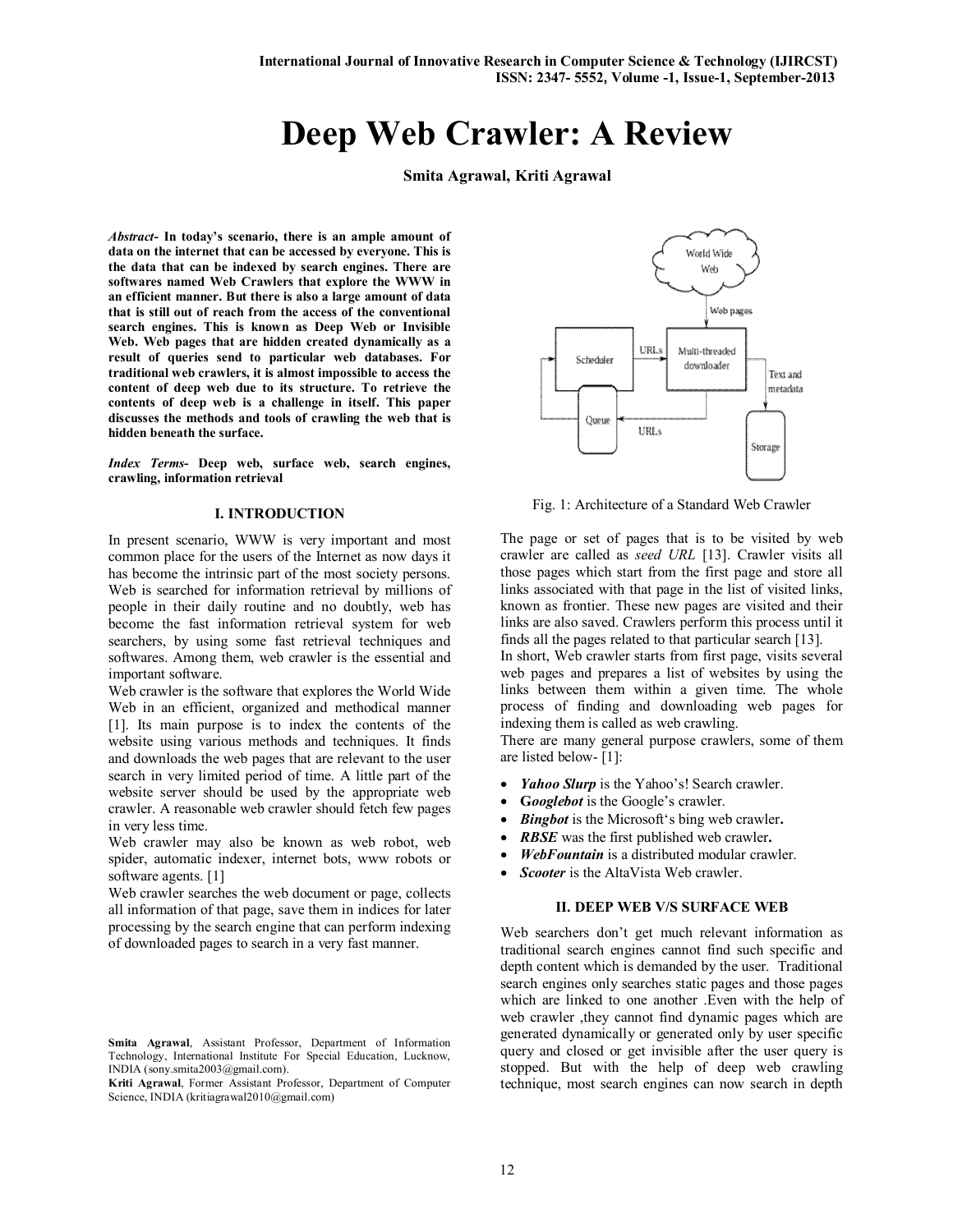or even those dynamic pages which were invisible while searching by using web crawling techniques.

Deep web is also known as 'invisible web' as these pages are out of reach from traditional search engines. It is also called as hidden web, deepnet or undernet [1]. In 1994, Dr. Jill Ellsworth "first coined the phrase "invisible Web" to refer to information content that was "invisible" to conventional search engines [3]. In 2001, Bergman coined it as "Deep Web".

In brief, deep web, part of Internet, can be defined as the information concealed behind Hyper Text Markup Language (HTML).

It is also believed that deep web is a vast source of methodized content on the World Wide Web and to access contents of deep web has been a challenge in the web community.

Surface web is also called as open web, visible web or indexable net which can be accessed by the traditional search engines. Search engines access those web pages and websites which are linked to one another and are generally static and accessible to all web users. Approximately 80% of the information on the Web belongs to the 'invisible web' [5]. The concept used behind surface web is to perform indexing of web pages and store them for future processing also.



Fig.2: Surface v/s Deep web[2]



Fig. 3: Distribution of Deep websites based on the content[12]

| Table 1: Bergman (2001) contrasts these two parts of the |  |
|----------------------------------------------------------|--|
| Web: [4]                                                 |  |

| <b>Surface Web</b>     | Deep Web                                |
|------------------------|-----------------------------------------|
| Millions of web pages  | 200,000<br>Over<br>databases            |
| 1 billion documents    | hillion<br>550<br>documents             |
| 19 terabytes           | 7,750 terabytes                         |
| Broad shallow coverage | vertical<br>Deep<br>coverage            |
| Results contain ads    | Results contain<br>$\mathsf{no}$<br>ads |
| Content unevaluated    | Content evaluated<br>by experts         |

## **III. EXISTENCE OF DEEP WEB: REASON**

Web that contains Dynamic contents, unlinked pages, private web, contextual web, etc. is basically termed as Deep Web.

Conventional search engines typically do not index the pages that have following features and all these form Deep Web:

- a. Pages which have dynamic content.
- b. Websites that require registration and login.
- c. Content that is unlinked (not linked to by other web pages).
- d. Pages that have scripted content and can only be accessed by links produced by scripting languages.
- e. Content that has limited access.
- f. Pages that have Non-HTML content or have text content in the form of multimedia content.
- h. Pages not hosted on http or https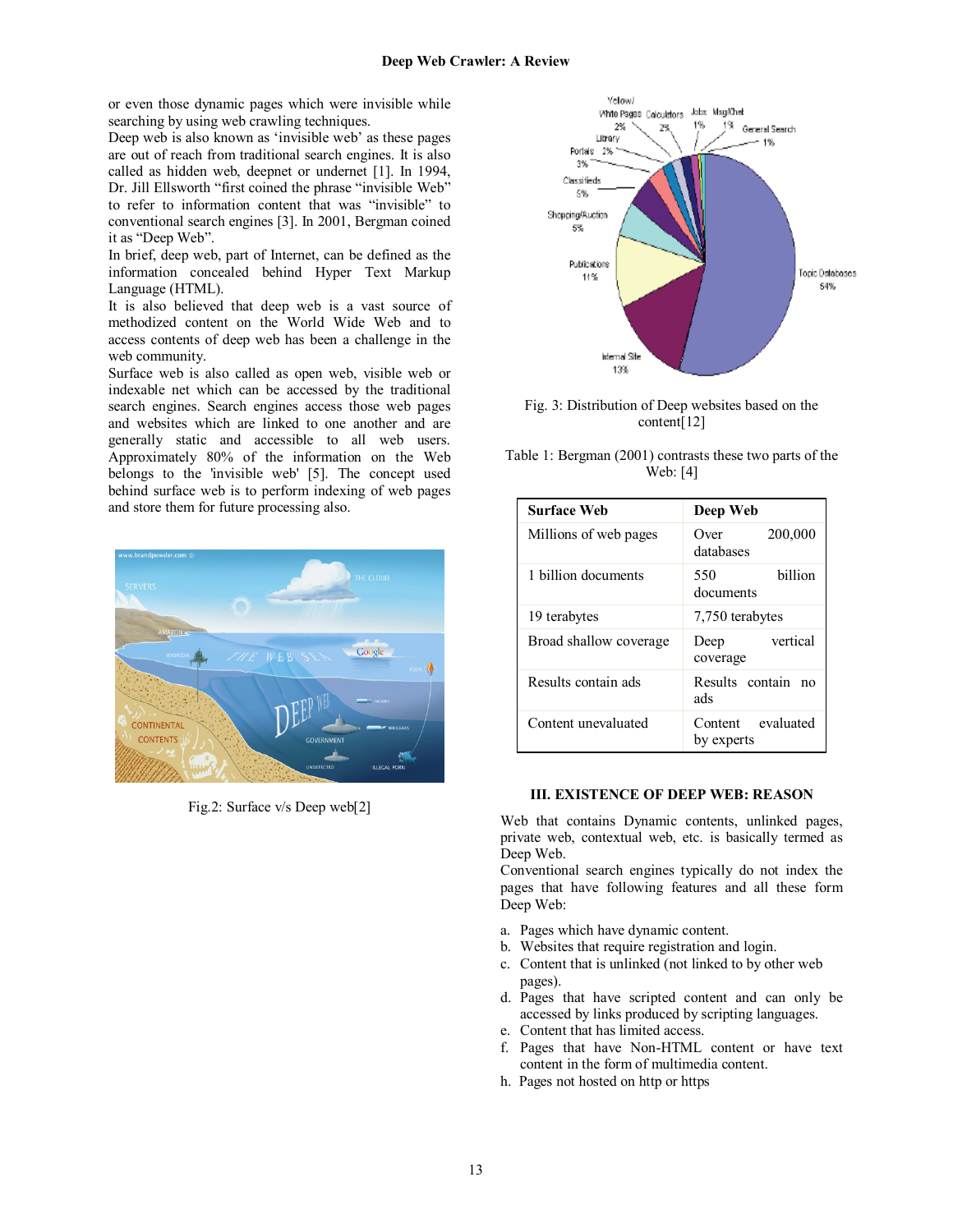

Source: Based on Sherman and Price (2001)

#### Fig. 3: The Deep Web [13]

### **IV. DEEP WEB CRAWLING: METHODS**

Traditional Web crawlers can efficiently crawl the surface or visible web but they cannot crawl the deep or hidden web so efficiently. Deep web crawling means accessing the web pages that are not indexed. Deep crawling is the process of efficiently crawling individual websites for very specific structured and unstructured content.

Crawling deep web can be seen as the process of collecting data from search interfaces by generating queries. One of the major challenges in crawling deep web is the selection of the queries so that most of the data can be retrieved at a low cost.

The concept of crawling the deep web is closely related to the federated search [6] is a technology that allows the simultaneous search of multiple searchable resources. A user makes a single query request which is distributed to the search engines participating in the federation. The federated search then aggregates the results that are received from the search engines for presentation to the user [1].

This is the process of combining search results from different sources in some helpful way.

Deep web crawling considers structured as well as unstructured query interfaces. Deep web crawling can be understood by following steps:

- a) Locating form interfaces that lead to the content related to deep web.
- b) Selecting the resources that are relevant for deep web crawling.
- c) Extracting the content lying beneath the form interface of selected resource content.

Strategic approaches may be taken to target deep web content. With a technique called screen scraping, specialized software may be customized to automatically and repeatedly query a given Web form with the intention of aggregating the resulting data. [1]

# **V. DEEP WEB CRAWLERS: TOOLS**

There are many Deep Web search tools that are designed specifically and can be used to retrieve information from the great treasure of deep web. "The first commercial Deep Web tool (although they referred to it as the "Invisible Web") was @1, announced December 12th, 1996 in partnership with large content providers. According to a December 12th, 1996 press release, @1 started with 5.7 terabytes of content which was estimated to be 30 times the size of the nascent World Wide Web.

("America Online to Place AT1 from PLS in Internet Search Area: New AT1 Service Allows AOL Members to Search "The Invisible Web").

DWIM (Deep Web Intelligent Miner) [7] is open source software with respect to Deep Web crawling which can be employed as an experimental platform for researches and a crawler engine for developers. DWIM is a task-specific, configurable, open source platform for Deep Web crawling. Task-specific means DWIM can retrieve the Deep Web content whose query from is provided; Configurable means that DWIM allows users to configure his crawler. DWIM implements alternative methods for the same function.

Mozenda (http://www.mozenda.com/) is a Software as a Service (SaaS) company that enables users of all types to easily and affordably extract and manage web data. With Mozenda, users can set up agents that routinely extract data, store data, and publish data to multiple destinations. Once information is in the Mozenda systems users can format, repurpose, and mashup the data to be used in other online/offline applications or as intelligence.

Artirix (http://www.artirix.com)Artirix is a Search Application Platform which is run as a cloud based software service for clients who view search as a core component of their business, application or portal.

There are several algorithms and crawlers that have been proposed over the time for crawling the deep web such as Deep iCrawl: An Intelligent Vision Based Deep Web Cralwer [8], HiWE [9] etc.

Raghavan and H. Garcia-Molina proposed architecture of the deep web crawler in the paper Crawling the hidden web (2001) [9]. In this paper, they gave a prototype for a hidden web crawler named HiWE. This is based on the concept of extraction of task specific information. The main advantage of this strategy is that it minimizes the extraction of relevant information. The limitations of HiWE include its inability to support partially filled forms and to identify dependence between certain elements of form.

L. Barbosa and J. Freire proposed a crawling strategy to crawl the deep i.e. hidden web in the paper Searching for hidden web databases (2005) [18]. In this paper, they proposed a focused crawler based on the concept of automatic form filling. This technique has the main advantage of saving resources and time.

R. Anita et al. proposed an intelligent deep web crawler Deep iCrwal, in the paper Deep iCrawl: An Intelligent Vision Based Deep Web Cralwer (2011) [8], that is purely vision based. In this, they have tried to use the visual similarities of the data elements. There are three phases in